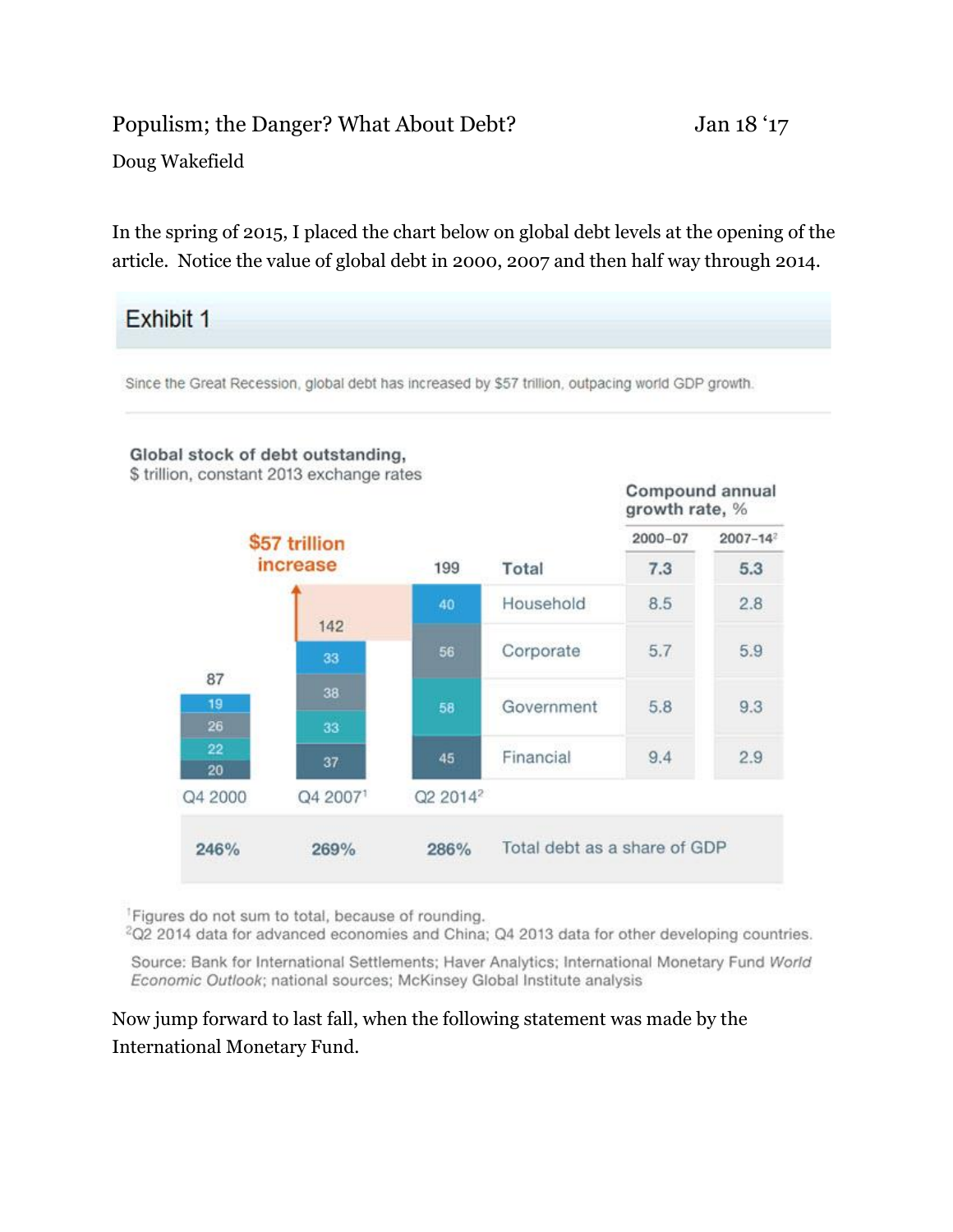*"The world is awash with \$152 trillion dollars of debt, according to the IMF, an alltime high which sits at more than double the balance at the start of this century."* [\[](http://www.cnbc.com/2016/10/06/global-debt-balloons-to-all-time-high-of-152-trillion-imf-warns.html)  [Global Debt Balloons to All-Time High of \\$152 trillion, IMF Warns](http://www.cnbc.com/2016/10/06/global-debt-balloons-to-all-time-high-of-152-trillion-imf-warns.html), CNBC, Oct 6 '16]

You may think this article will challenge the substantial difference between the figure reported by the McKinsey Global Institute after Q2 2014 and the International Monetary Fund number from Q4 2015. It is not.

Instead the focus will be on why the media headlines and global elites have become so focused recently on populism being the great risk to markets, instead of the record debt levels, recent record losses in global bonds, and US stocks at record highs.

With commercial hedgers holding their largest net LONG position on record in 5 year US Treasuries this month, and their largest net SHORT position on record in the Russell 2000 right before the second-rate hike by the Federal Reserve (Dec 14), I believe traders and investors should be more focused on these extremes rather than what appears to be the "narrative" being fed to the public as "the reason" the global financial bubble was hit with a "correction".



**Populists Key Risk to Globalism; Discussed at Globalist Club**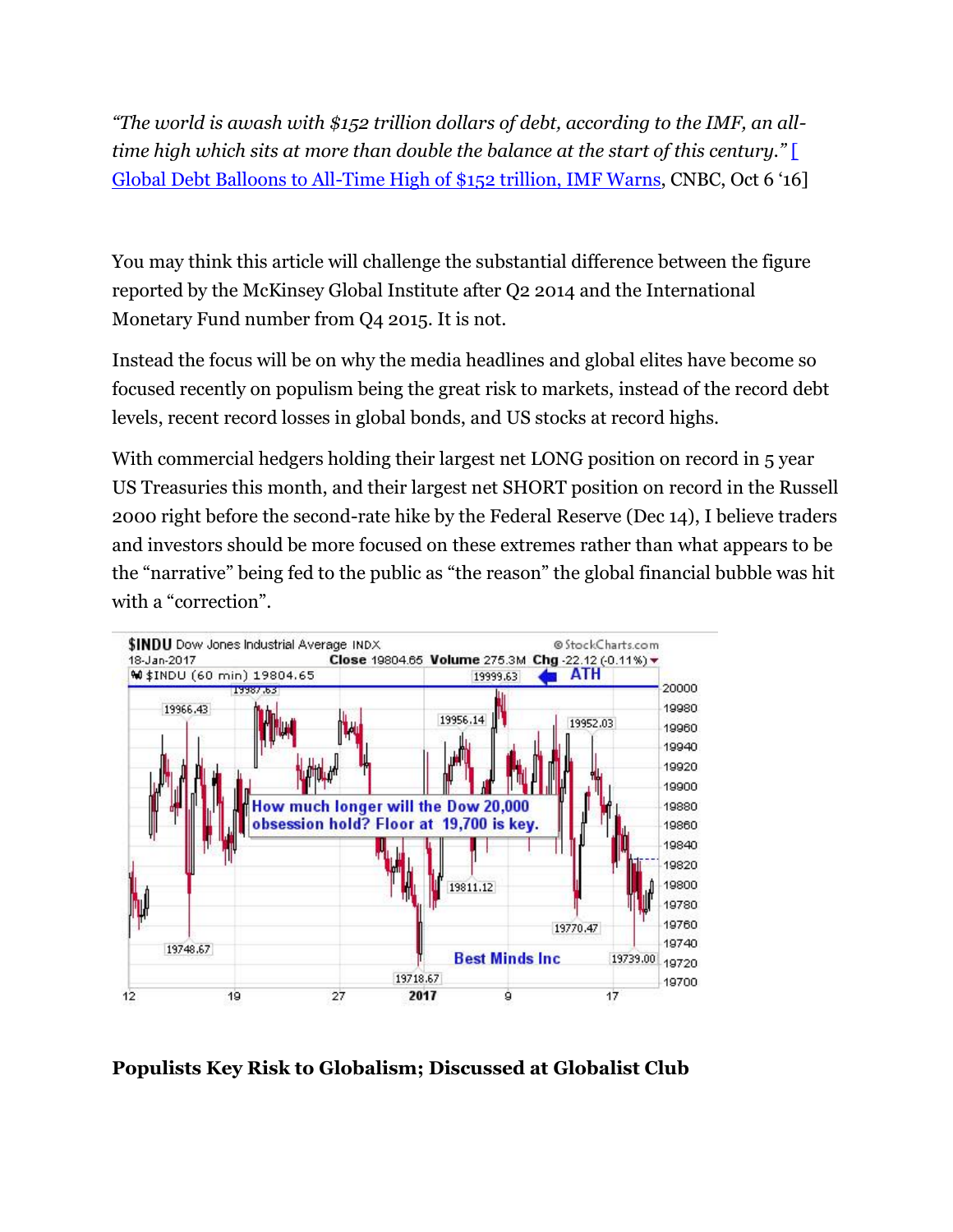

world government." (pg 266)

If you did not receive your invitation to the exclusive [World Economic Forum](https://www.weforum.org/events/world-economic-forum-annual-meeting-2017), don't worry. This is a very select club for those at the highest levels of the global politics and finance.

In David RothKopf's book, [Superclass: The Global](https://www.amazon.com/Superclass-Global-Power-Elite-Making/dp/0374531617/ref=sr_1_1?ie=UTF8&qid=1484769458&sr=8-1&keywords=superclass+the+global+power+elite+and+the+world+they+are+making)  [Power Elite and the World They Are Making](https://www.amazon.com/Superclass-Global-Power-Elite-Making/dp/0374531617/ref=sr_1_1?ie=UTF8&qid=1484769458&sr=8-1&keywords=superclass+the+global+power+elite+and+the+world+they+are+making) (2008), we learn that this small group is certainly at the "top of the global game" for influencing the global economy. Jeff Faux of the Washington Economic Policy Institute states, "Davos is the most visible symbol of the virtual political network that governs the global market in the absence of a

Rothkopf, clearly a supporter of global power clubs, states that the World Economic Forum is the "biggest of the world's elite club".

Since the WEF is meeting at Davos, Switzerland between January  $17<sup>th</sup>$ - 20<sup>th</sup> as Trump is sworn in as the next US President on January 20<sup>th</sup>, it seems a good time to ask, "Why all the emphasis on populism being a huge negative to the global economy?" There have been huge risks across global markets discussed by the IMF, OECD, World Bank, BIS, and others for more than 2 years, so why the increased attention to the "populism risk" right now? From watching recent comments and headlines, it is clear someone wants the public to see populism as a huge risk to the most complacent US equity markets floating at record levels.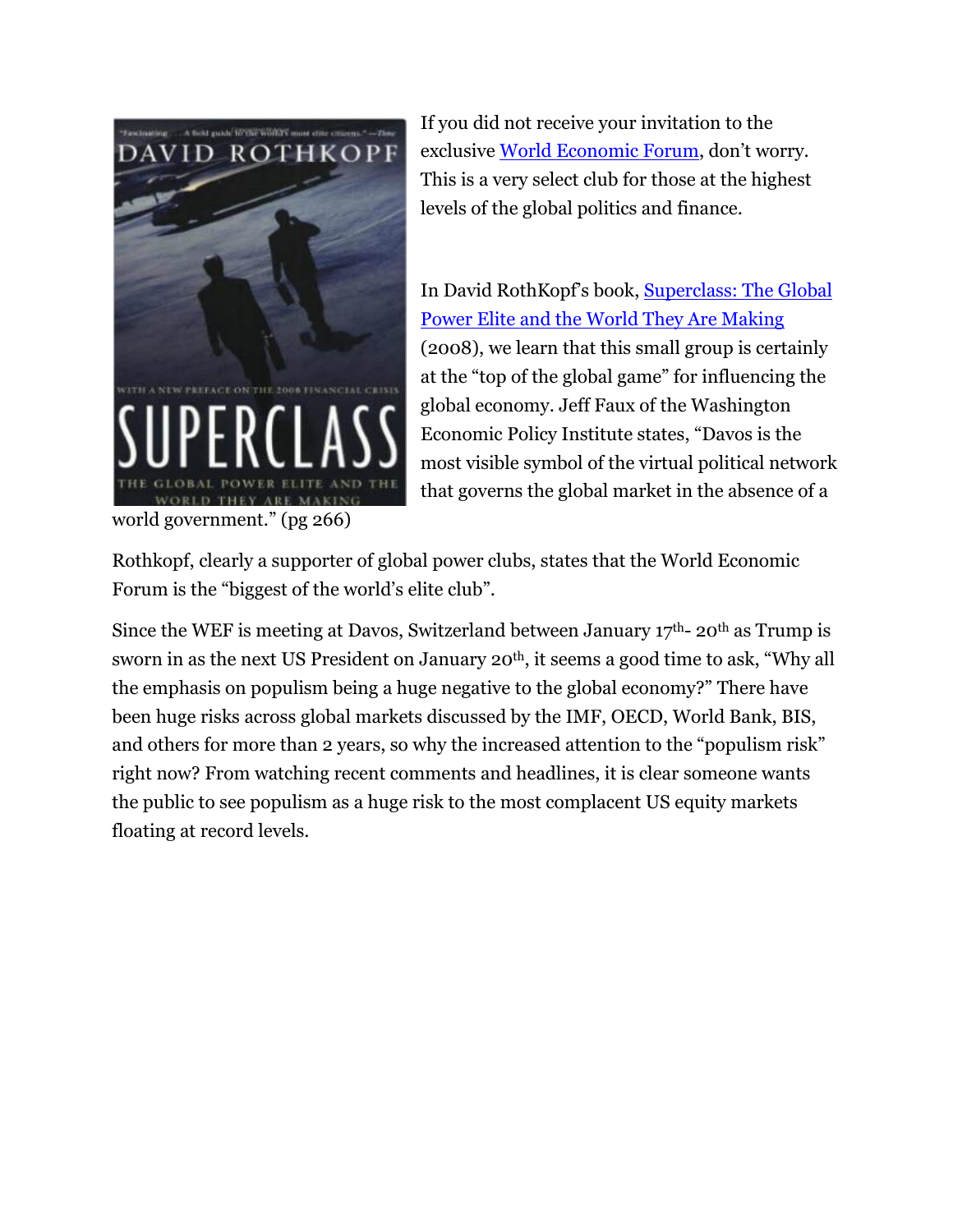

[Davos Elite Seeks Fixes to Defend the System from Populists](https://www.bloomberg.com/politics/articles/2017-01-18/lagarde-urges-wealth-redistribution-as-dalio-warns-on-populists), Bloomberg, Jan 18 '17

"Squeezed and Angry: How To Fix the Middle Class Crisis" – A panel lead by IMF Chief Christine Lagarde at Davos.

"Populism is the No. 1 economic issue that market participants should be watching, more important than central banks. I want to be loud and clear populism scares me." – Ray Dalio, [Head of the world's largest hedge fund at](http://fortune.com/2017/01/18/ray-dalio-davos-populism/)  [Davos.](http://fortune.com/2017/01/18/ray-dalio-davos-populism/)

[World Economic Forum: Inequality, Divisions Are Primary Risk to Global](http://www.wsj.com/articles/populism-inequality-are-primary-risk-to-global-economy-1484143617)  [Economy](http://www.wsj.com/articles/populism-inequality-are-primary-risk-to-global-economy-1484143617), WSJ, Jan 11 '17

The problem the retail investor has if they are not the least bit concerned about a change from globalism to nationalism from Brexit to Trump to Italy and across many areas of the world in 2017, is that without constant "assistance" to world equity and risk on trades, there has been no experience with anything remotely telling them to prepare for a large sea change.

So ask yourself, when the stock bubble pops again like 2008, was it the "middle class" who flooded trillions of debt across the global financial system at the lowest interest rates on record? Will global central planners and elites finally admit their